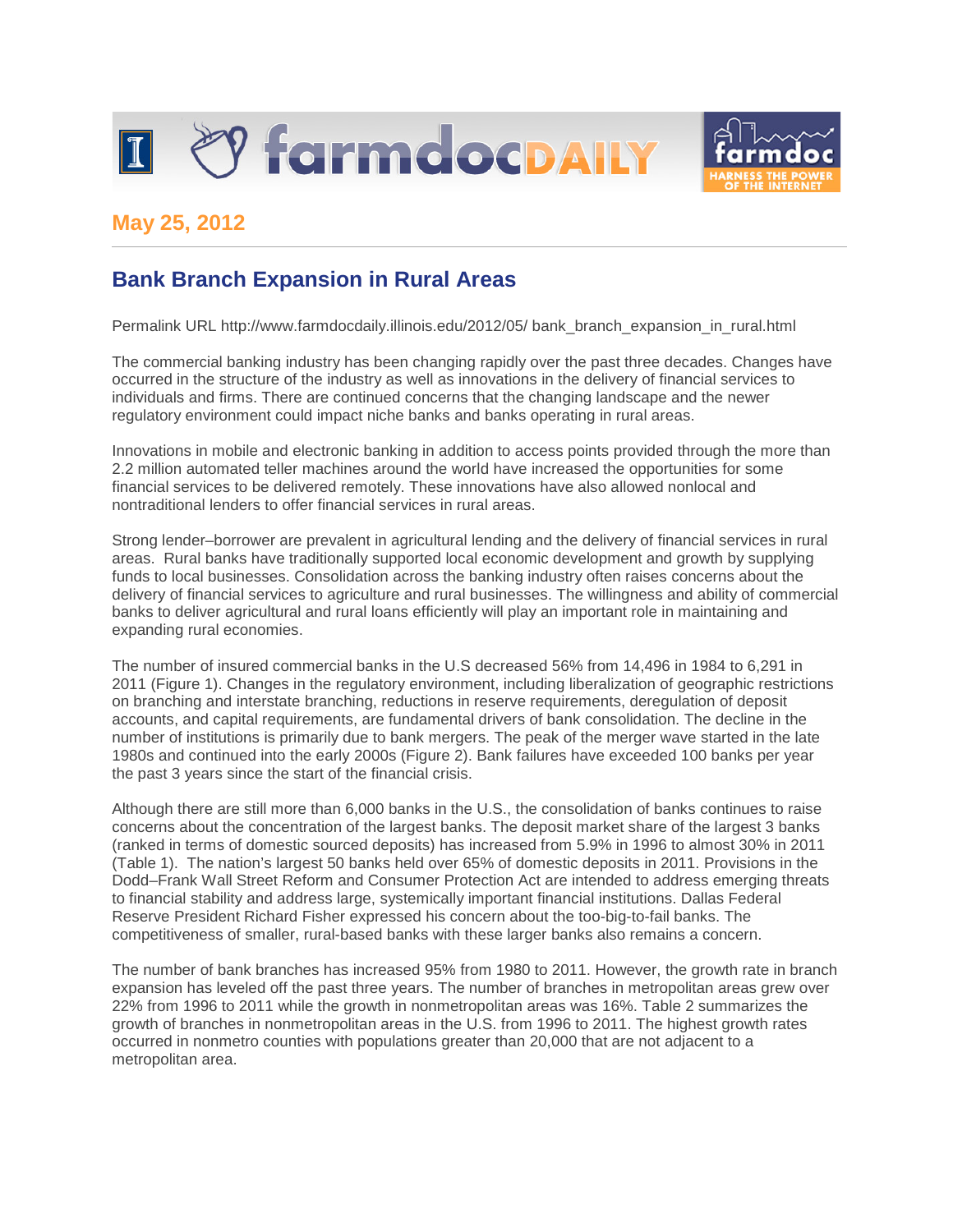The distribution of branches across county typology is also summarized in Table 2. Approximately 40% of low-population, completely rural counties do not have a branch located in the county. Improvements in communication and internet banking technology should improve access to competitive financial services in these areas. It also appears that a high proportion of nonmetro counties have access to multiple branches that can potentially provide competitive financial services.

In summary, considerable changes are occurring across the banking landscape. Although bank consolidation has increased, bricks and mortar branches and online access have increased the capability of banks to provide financial services. There will continue to be considerable debate regarding the concentration of the largest banks and the potential risks to financial stability and potential changes in the competitiveness across the banking industry.

**Issued by Paul Ellinger Department of Agricultural and Consumer Economics University of Illinois**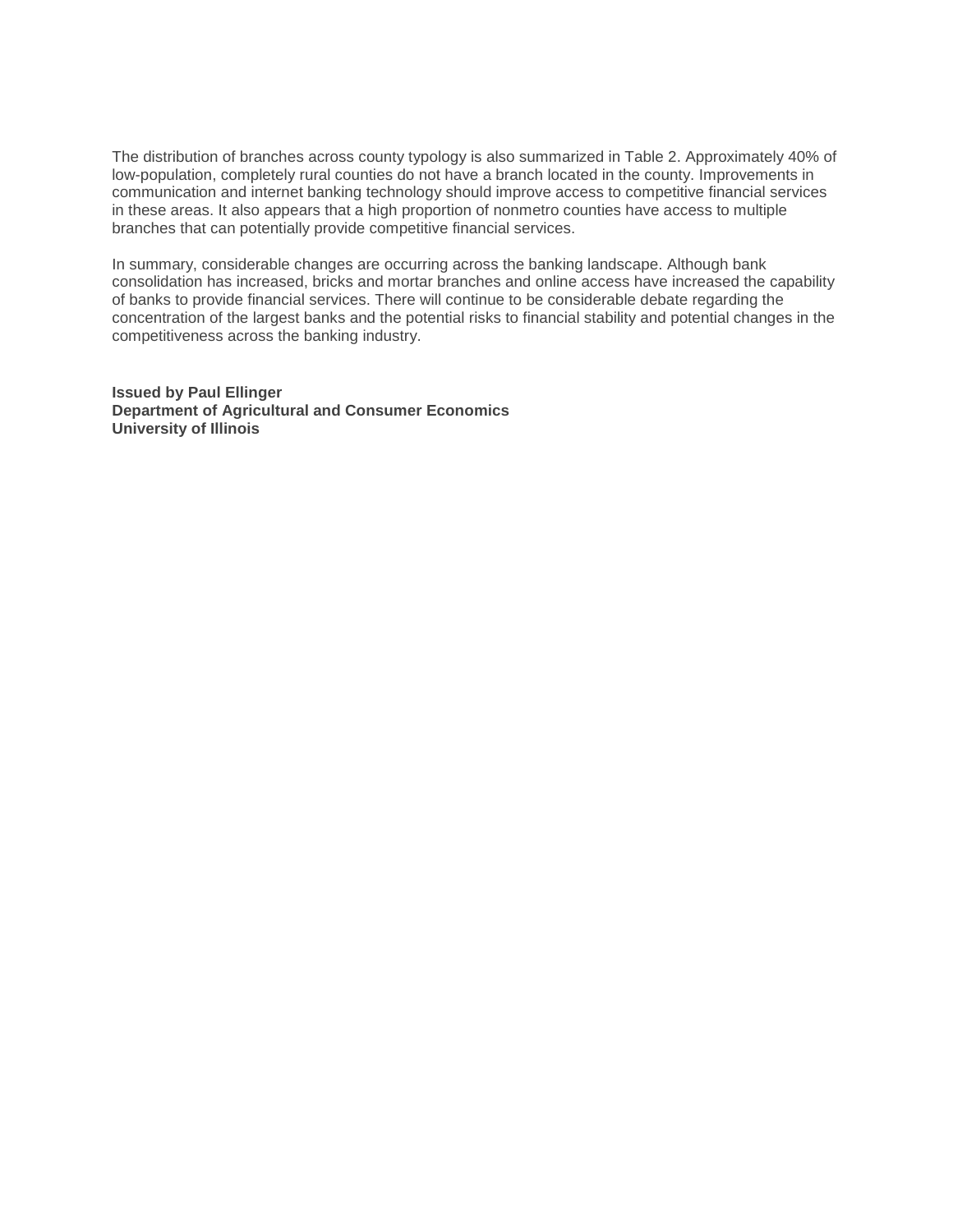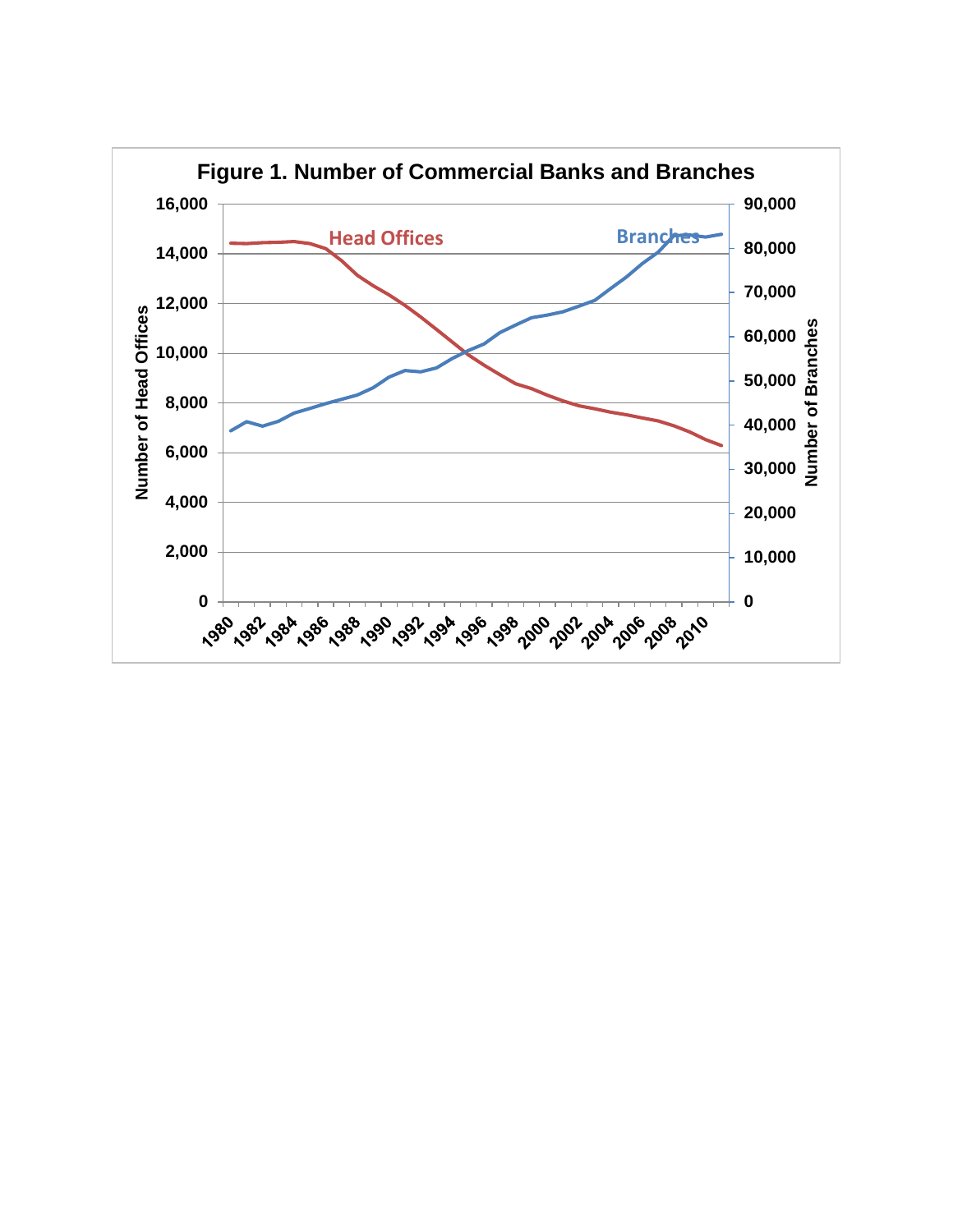

|              |         | <b>Table 1. Bank Concentration of Domestic</b><br><b>Deposits</b> |          |
|--------------|---------|-------------------------------------------------------------------|----------|
|              |         | Domestic Market Share of Largest                                  |          |
|              | 3 Banks | 10 Banks                                                          | 50 Banks |
|              |         |                                                                   |          |
| 1996         | 5.9%    | 13.0%                                                             | 31.4%    |
| 2001         | 16.1%   | 25.1%                                                             | 47.1%    |
| 2006         | 20.2%   | 36.1%                                                             | 56.6%    |
| 2011         | 29.7%   | 44.1%                                                             | 65.1%    |
|              |         |                                                                   |          |
| Source: FDIC |         |                                                                   |          |